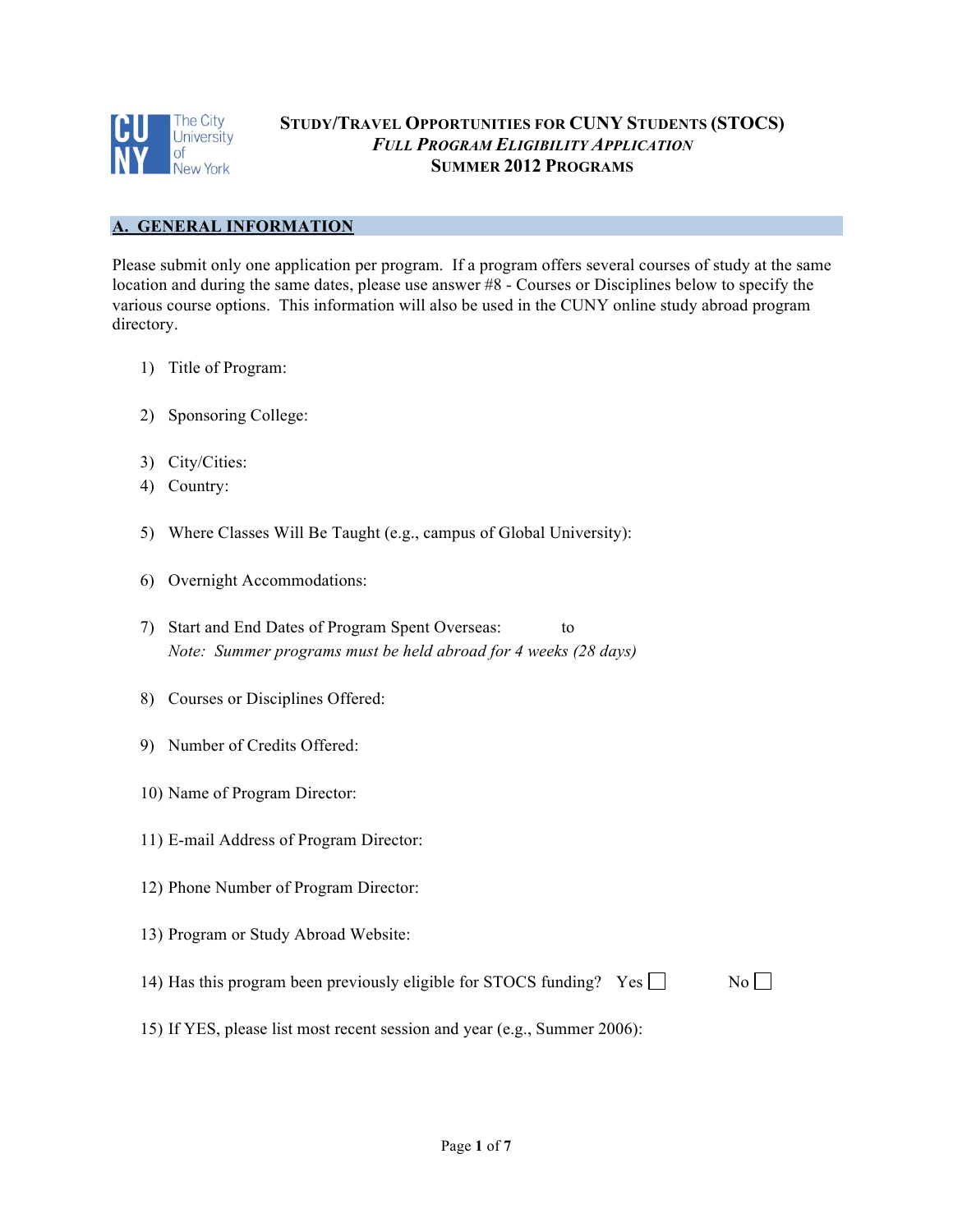# **B. COSTS OF PROGRAM**

All fields are required. This information will be displayed on the study abroad directory and will be used as a factor in determining students' financial need in the STOCS application process. Tuition at four-year colleges is \$215/credit and tuition at community colleges is \$150/credit for New York State Residents.

| Tuition<br>Price per Credit (\$215 or \$150)<br>x Number of Credits                                               | Price<br>per<br>Credit                        | Number<br>of<br>Credits | $\mathcal{S}$                                                                                                                           |    |  |
|-------------------------------------------------------------------------------------------------------------------|-----------------------------------------------|-------------------------|-----------------------------------------------------------------------------------------------------------------------------------------|----|--|
| <b>Program Costs</b>                                                                                              | Column A: Included in<br><b>Program Costs</b> |                         | <b>Column B: Expenses Not</b><br><b>Included in Program Costs</b><br>(i.e. realistic estimates of<br>student's independent<br>expenses) |    |  |
| Airfare to program destination                                                                                    | $\mathcal{S}$                                 |                         |                                                                                                                                         | \$ |  |
| Overnight accommodation<br>(e.g. hotel, dorm)                                                                     | $\mathbf S$                                   |                         | \$                                                                                                                                      |    |  |
| Field Trips/Excursions                                                                                            | $\mathbf S$                                   |                         |                                                                                                                                         | \$ |  |
| <b>International Insurance</b><br>(must be listed in Column A:<br>Program Fee)<br>Estimated Cost of Meals (3/day) | $\overline{\mathbb{S}}$<br>$\mathbf S$        |                         |                                                                                                                                         | \$ |  |
| (must be listed in either Column)<br>A or Column B)                                                               |                                               |                         |                                                                                                                                         |    |  |
| List Other:                                                                                                       |                                               |                         |                                                                                                                                         |    |  |
|                                                                                                                   |                                               |                         |                                                                                                                                         |    |  |
|                                                                                                                   |                                               |                         |                                                                                                                                         |    |  |
|                                                                                                                   |                                               |                         |                                                                                                                                         |    |  |
|                                                                                                                   |                                               |                         |                                                                                                                                         |    |  |
|                                                                                                                   |                                               |                         |                                                                                                                                         |    |  |
| <b>Sub-Totals for Column A and</b><br><b>Column B</b>                                                             | $\mathbf S$                                   |                         |                                                                                                                                         | \$ |  |
| <b>Total estimated student cost</b><br>of participation (Tuition +<br>Column $A + Column B$ :                     | $\mathbf S$                                   |                         |                                                                                                                                         |    |  |

Are other financial aid sources or scholarships available to students in your program? If yes, please specify: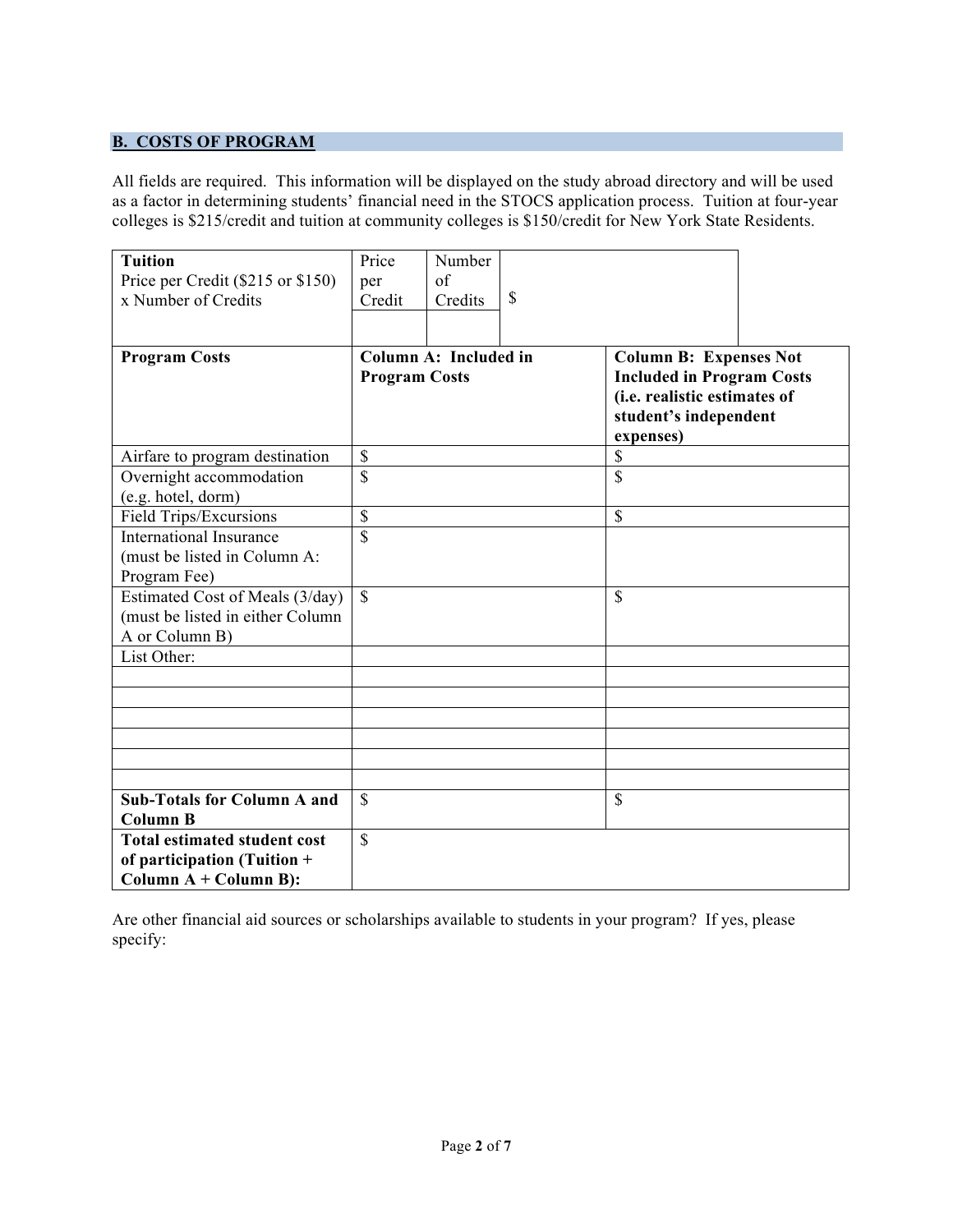## **C. REQUIREMENTS OR RESTRICTIONS TO ADMISSION**

| 1) Are students from all CUNY campuses eligible for your program?                                                                | Yes              | $\rm No$ $\Box$ |
|----------------------------------------------------------------------------------------------------------------------------------|------------------|-----------------|
| 2) Minimum GPA:                                                                                                                  |                  |                 |
| 3) Language/Level Requirements:                                                                                                  |                  |                 |
| 4) Eligible classes of students (please check all that apply):<br>Sophomore $\Box$<br>Senior $\Box$<br>Freshman $\Box$<br>Junior | Graduate Student |                 |
| 5) Other requirements:                                                                                                           |                  |                 |
| <b>D. PROGRAM TYPE</b><br>(choose one)                                                                                           |                  |                 |

#### **Study Abroad**

Study Abroad programs are those offered pursuant to an agreement between a CUNY institution and an overseas institution. Please attach a copy of a current, signed agreement or renewal agreement between your college and the overseas institution. Programs without valid agreements or renewals will not be eligible for STOCS unless adequate information is provided that demonstrates that an agreement will be in place before the program begins. International agreement procedures and model documents, are available at the following: **http://www.cuny.edu/academics/programs/international/faculty.html**

### **Faculty-Led**

Faculty-led programs are taught and directed by CUNY faculty. Please attach the course syllabus for each course to be offered as part of the program.

#### **E. COURSE AND REGISTRATION INFORMATION**

1) Enter the following required information for the course(s) that will be offered as part of this international program. For Faculty-led programs, attach copies of course syllabi to this program proposal.

| Course # | <b>Course Name</b> | <b>Credits</b> | Instructor | College |
|----------|--------------------|----------------|------------|---------|
|          |                    |                |            |         |
|          |                    |                |            |         |
|          |                    |                |            |         |

2) With what type of permit will CUNY students register (if they do not attend the CUNY college that is sponsoring the international program)?

□ CUNY E-permit Non-CUNY permit

| 3) Which institution will issue the credits?                  |  |
|---------------------------------------------------------------|--|
| $\Box$ CUNY-sponsoring college $\Box$ Host institution abroad |  |

4) Which institution will issue the grades?

 $\Box$  CUNY-sponsoring college  $\Box$  Host institution abroad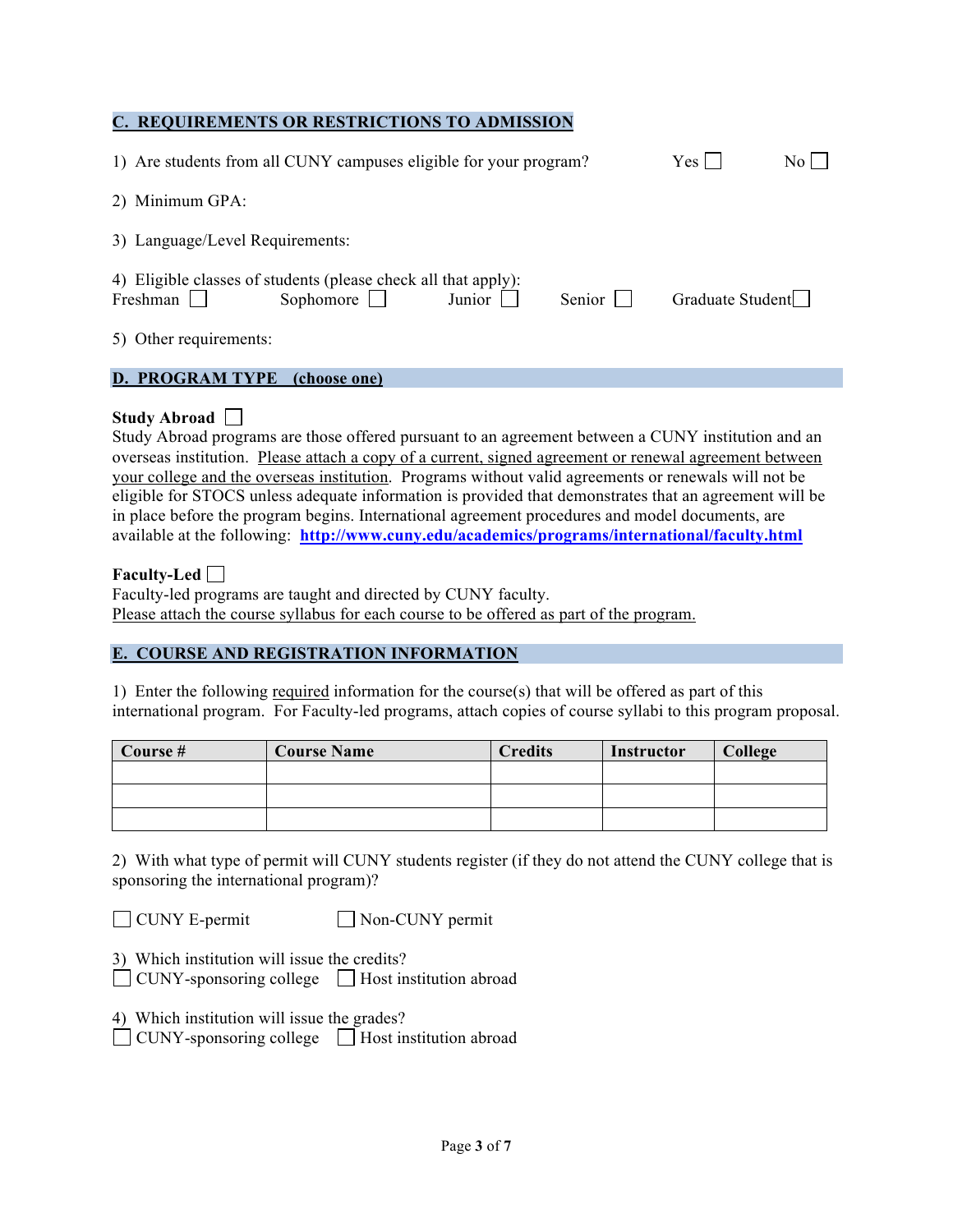## **F. SAFETY AND RISK MANAGEMENT**

CUNY must ensure that STOCS-eligible study abroad programs will protect the health and safety of students to the greatest extent possible. Please demonstrate the extent to which safety and risk management has been considered for this program, using separate sheets of paper if necessary.

1) Please attach a detailed, daily program itinerary. Include information about the course schedule, overnight accommodations, scheduled excursions, etc.

2) Please attach the outline of the pre-departure orientation. The pre-departure orientation should cover areas including, but not limited to: passport and visa requirements, any required vaccinations or tropical medicines, personal safety advice, health insurance, use of email or phones abroad, intercultural communication, and cultural adjustment.

3) Program Directors must ensure that all students participating on their programs sign a "Waiver Release Agreement." Copies of the signed forms should be kept on file. "Waiver Release Agreement" is available at the following: **http://www.cuny.edu/academics/programs/international/faculty/directorresources/WaiverandReleasedraft2008june17.pdf**

4) Program Directors must ensure that all students provide emergency contacts (i.e., parent or guardian name, phone numbers, etc.)

5) Please name the insurance provider you will use to provide the required international insurance coverage areas (international medical, emergency evacuation, and repatriation insurance) for program participants:

6) The sponsoring college is responsible for being in regular contact with the study abroad program, especially in the event of an emergency or crisis. The following individuals will be the designated contact persons:

| <b>Emergency Program Contact at CUNY:</b> | Phone number:                             |
|-------------------------------------------|-------------------------------------------|
| Name:                                     | Email address:                            |
| Title:                                    |                                           |
| <b>CUNY College and Department:</b>       | Emergency Program Contact at Study Abroad |
| Phone number:                             | Site (Abroad):                            |
| Email address:                            | Name:                                     |
|                                           | Title:                                    |
| Name:                                     | Organization:                             |
| Title:                                    | Phone number:                             |
| <b>CUNY College and Department:</b>       | E-mail address:                           |

7) Please explain the crisis management protocol at your campus. The campus crisis management protocol should cover areas including, but not limited to: access to first aid, reporting crimes or assaults (e.g., campus has a 24-hour hotline for students to call in case of emergency), the internal communications plan (e.g., how the study abroad director, campus security, provost's office, and other offices communicate about incidents that happen abroad), and the external communications plan (e.g. only allowing the college communications director to speak on behalf of the college about any incident).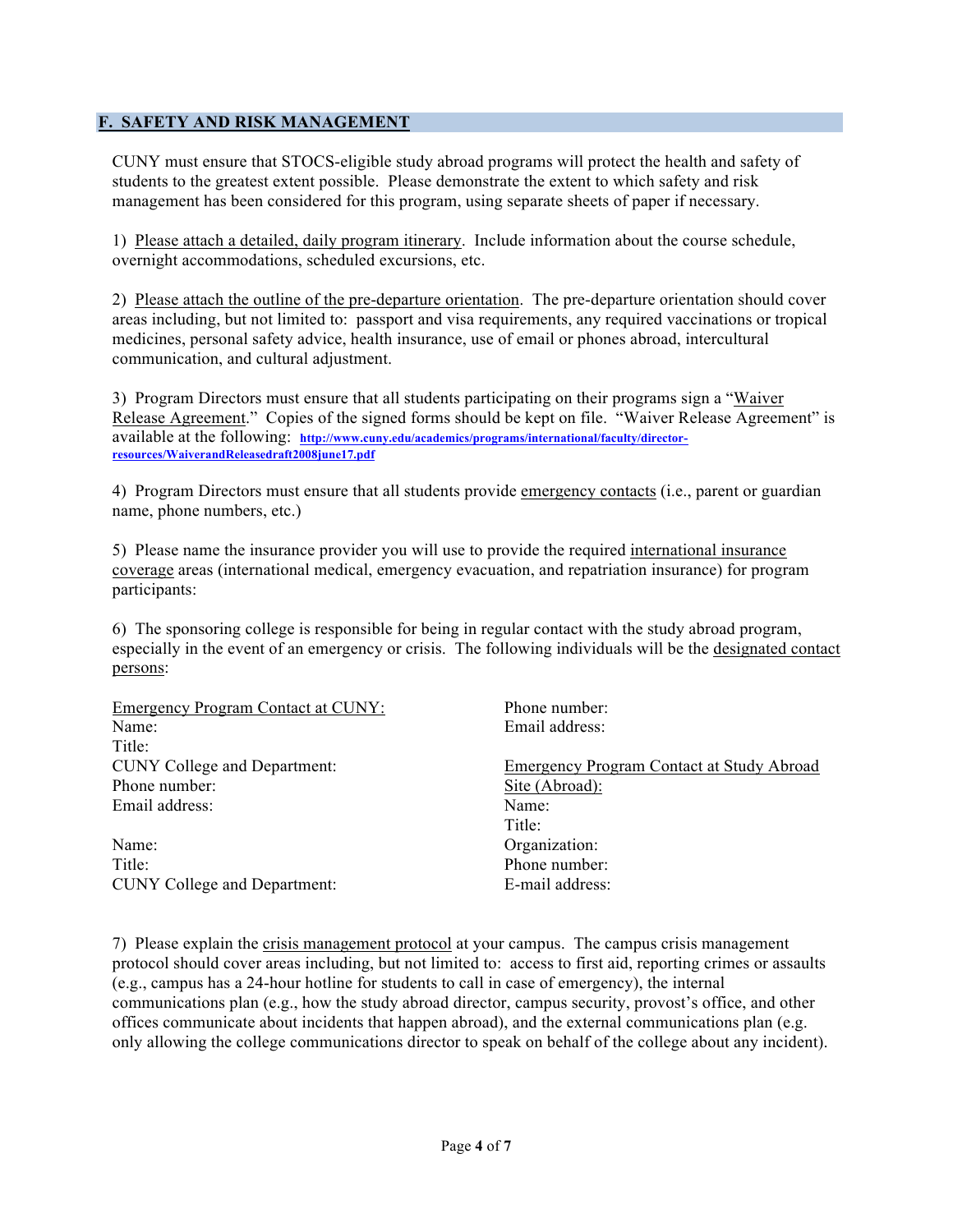### **G. STOCS PROGRAM ELIGIBILITY REQUIREMENTS**

STOCS-eligible programs must meet the following criteria:

- 1) The program must provide education-related travel related to a specific course of study, be it in the form of study abroad, exchange, or internship.
- 2) The program must take place outside of the fifty states of the United States.
- 3) The program must be made available and accessible to all CUNY students without restriction to campus. All CUNY students who meet the individual program's eligibility requirements must be given the opportunity to apply for the program.
- 4) The program must offer self-standing CUNY credit-bearing course(s) for undergraduate students. The sponsoring college must issue the program course(s) an alphanumeric code indicating the academic discipline and level of the corresponding course.
- 5) The program cannot begin before the start of the summer/winter sessions. Summer session programs must be held out of the country for 4 or more weeks. Winter intersession programs must be held out of the country for 3 or more weeks.∗
- 6) The program must be directed and staffed by CUNY administrators/faculty or be offered pursuant to an agreement between a CUNY institution and a foreign institution.
- 7) To be considered STOCS-eligible, the program must be approved by the campus's chief academic officer, and include an itinerary, a course syllabus (for CUNY faculty-led programs), a list of designated faculty, and a crisis management protocol.
- 8) The program must address the issues of health and medical needs/insurance for the students. Areas of insurance coverage should include, but not be limited to, health insurance, emergency evacuation, and repatriation. Students should have continuous medical insurance coverage and access to medical services valid for use both while traveling to and from the program site and the insurance should cover the student during the entire period of his/her participation in the program. For students extending travel independently either before or after the program dates, extension of insurance coverage is advised and can typically be arranged with the insurance provider. All student participants must sign a "Waiver Release Agreement," and submit emergency contact information to the study abroad program that is kept on file at the sponsoring college.
- 9) The program must require students to submit statements of goals and expectations before traveling, as well as post-travel evaluations upon their return to the study abroad program director.
- 10) The program must provide a pre-departure orientation in which the students are prepared for their international program.
- 11) The program must involve returning students in follow-up activities, such as re-entry workshops, program promotion, and student recruitment.
- 12) Study abroad directors must complete post-program evaluations and return them to the STOCS Program Administrator on time. Failure to do so may result in the loss of future eligibility and funding.
- 13) Programs must have a Study Abroad Account or College Association Fund based at the sponsoring college through which scholarship funds will be disbursed.

 <sup>\*</sup> Programs may seek a waiver from the STOCS Steering Committee if there are compelling reasons why the program cannot be abroad for the specified amount of time, and efforts have been made to compensate for the lack of overseas exposure by additional study on the home campus.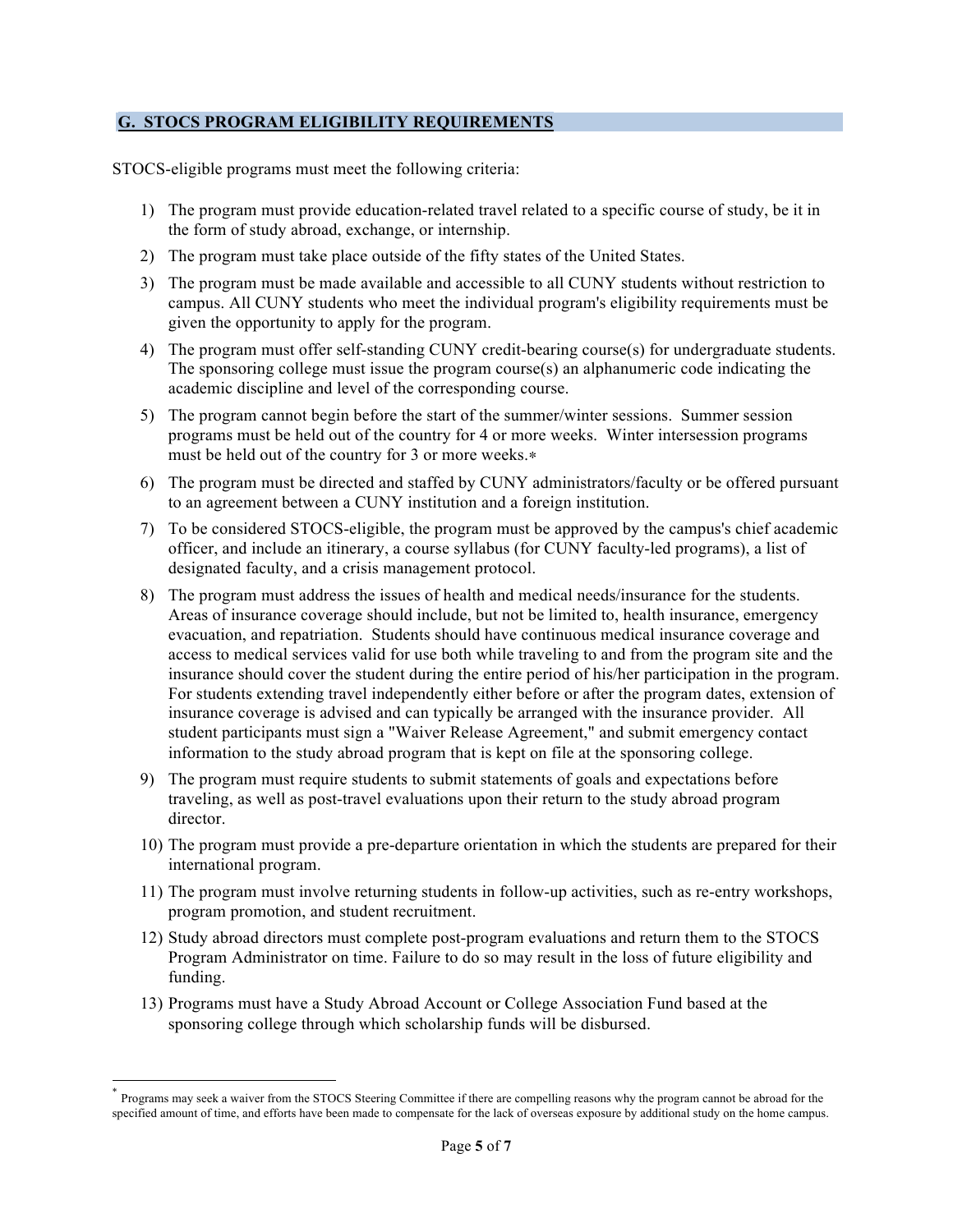## **H. ADDITIONAL ELEMENTS OF HIGH-QUALITY PROGRAMS**∗

In addition to the STOCS program eligibility criteria, which emphasize the proper administrative planning and safety of the programs, the STOCS Project aspires to provide grants to students who participate in high-quality study abroad programs. Please attach a short statement that speaks to program quality, including in relation to the following indicators:

- The program is academically rigorous; expectations for academic performance are clearly defined and assessed.
- The program addresses aspects of cultural learning in the host country, for instance, lectures by local experts, local language study, and/or homestays with host families.
- The program is taught by either CUNY faculty or host international institution faculty with expertise in the academic discipline of the course in which the student is enrolled, as well as extensive living/work/research experience in the country/region in which the program is situated.

# **I. CERTIFICATION OF PROGRAM DIRECTOR'S RESPONSIBILITIES**

- **Program Directors are responsible for immediately notifying the STOCS Program Administrator in** the event of a program cancellation or any changes (including changes in the itinerary or in the number of participants). STOCS recipients who were to participate in a cancelled program will be allowed to make an appeal and resubmit an application for another study abroad program if they choose to do so and if time allows.
- Program Directors are responsible for accounting for all STOCS scholarship expenditures awarded to students participating in their programs.
- **Program Directors are responsible for reading and understanding the STOCS Program Eligibility** Requirements and certifying that the proposed program meets all STOCS requirements.
- STOCS recipients are required to complete an online survey upon their return. Program Directors must agree to assist the STOCS program administrator in ensuring responses to the online survey.
- Program directors are required to complete a survey after the completion of the study abroad program.

**I, \_\_\_\_\_\_\_\_\_\_\_\_\_\_\_\_\_\_\_\_\_\_\_\_\_\_ (name of program director), certify that I will accept these responsibilities.**

*Please continue to next page.*

 $\overline{a}$ 

<sup>∗</sup> The STOCS Project Committee would like to acknowledge the Macaulay Honors College Task Force on Study Abroad and its "Guidelines for Evaluating Study Abroad Programs for Macaulay Students" for assisting the STOCS Project in establishing several desired characteristics of study abroad programs.